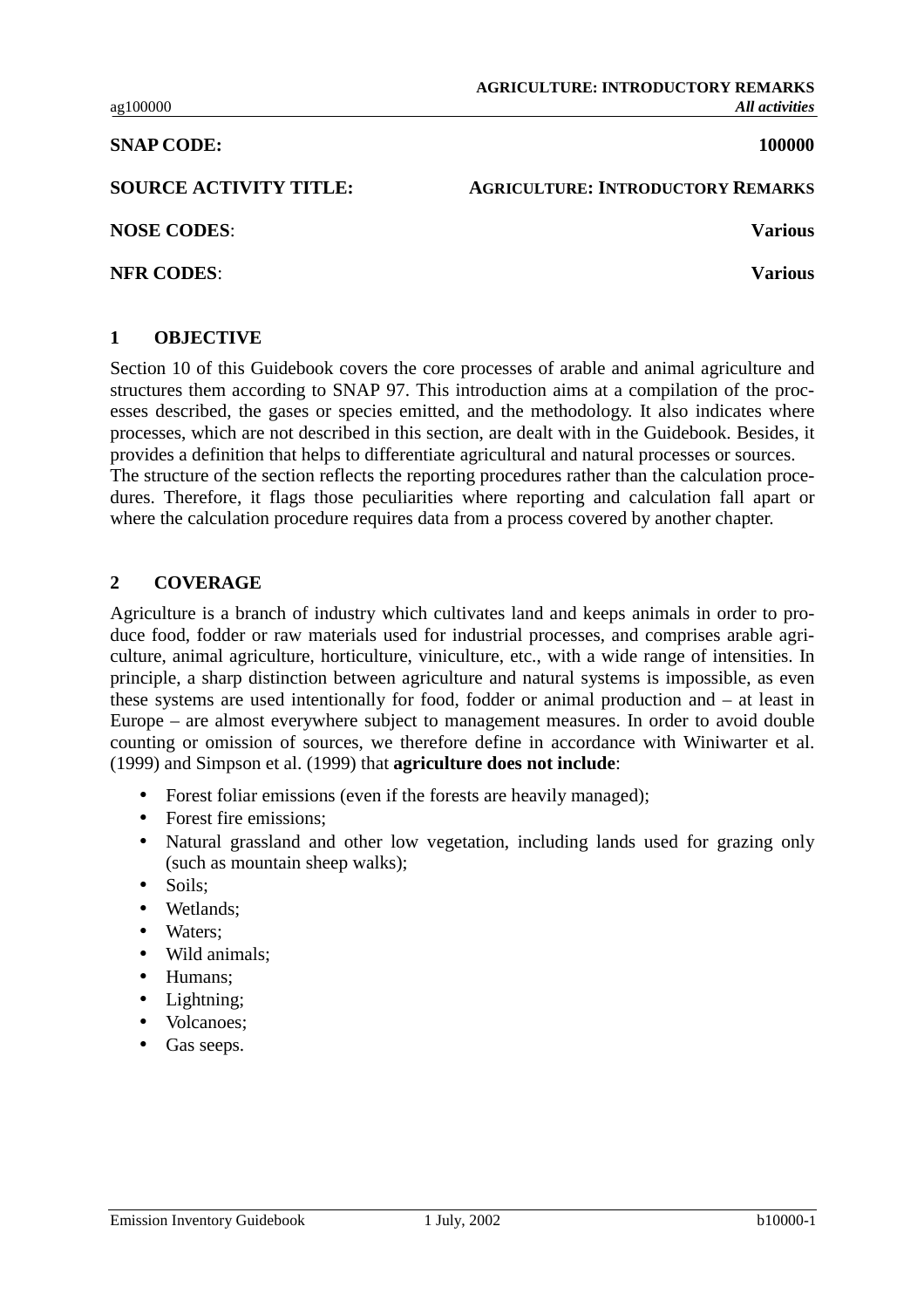In principle,  $CO<sub>2</sub>$  emissions from agricultural processes are not covered by this Guidebook section, as agriculture itself is considered neither a net source or sink. By definition, only the non-energy processes and breeding are covered.  $CO<sub>2</sub>$  emitting processes that relate to agriculture such as fertiliser production are dealt with in other sections (see below).

Guidebook chapters in section 10 deal with emissions of gases (Tables 1 and 2) and particles (Table 3) from various categories, which themselves are further **structured** with regard to the activities governing them. These activities are listed as in the SNAP coding, though this coding is not always consistent. The tables indicate which type of methodology is available in the respective Guidebook edition: **S**: Simpler methodology available; **D**: detailed methodology available. If information is provided to feed in national data rather then default data, the methodology is called "improved", and the information "**I**" is given in the table.

**Table 1:** Classification of activities according to EMEP/CORINAIR (2001) and attribution to SNAP (2001): *gases from arable agriculture*

| Category               | Activity             | <b>SNAP</b> | NH <sub>3</sub> | $N_2O$ | N <sub>O</sub> | CH <sub>4</sub> | nm         | <b>PM</b> | Re-   |
|------------------------|----------------------|-------------|-----------------|--------|----------------|-----------------|------------|-----------|-------|
|                        |                      |             |                 |        |                |                 | <b>VOC</b> |           | marks |
| Cultures with          | Emissions from       | 10 01 00    | S, D            | S      |                |                 |            |           |       |
| Fertilisers            | fertiliser N applied |             |                 |        |                |                 |            |           |       |
| (Fertilised Agricul-   | Crop residues        | 10 01 00    | S               |        |                |                 |            |           |       |
| tural Land)            | Organic soils        | 10 01 00    |                 | S      |                |                 |            |           |       |
|                        | Indirect emission    | 10 01 00    |                 | S      | S              |                 |            |           |       |
|                        | from deposition      |             |                 |        |                |                 |            |           |       |
|                        | Indirect emission    | 10 01 00    |                 |        | S              |                 |            |           |       |
|                        | from leached N       |             |                 |        |                |                 |            |           |       |
|                        | Arable and grass-    |             |                 |        |                |                 |            |           |       |
|                        | land soils           |             |                 |        |                |                 |            |           |       |
| Cultures without       | Legumes              | 10 02 00    | ${\bf S}$       |        |                |                 |            |           |       |
| Fertilisers            |                      |             |                 |        |                |                 |            |           |       |
|                        | Unfertilised grass-  | 10 02 00    | S               |        |                |                 |            |           |       |
|                        | land                 |             |                 |        |                |                 |            |           |       |
|                        | Unfertilised agri-   | 10 02 00    |                 | S      | S              |                 |            |           |       |
|                        | cultural soils       |             |                 |        |                |                 |            |           |       |
| <b>Stubble Burning</b> | On field burning of  | 10 03 00    | S               |        |                |                 |            | S         | (1)   |
|                        | stubble, straw etc.  |             |                 |        |                |                 |            |           |       |
| Pesticides and         | Pesticides           | 10 06 00    |                 |        |                |                 | S          |           |       |
| Limestone              |                      |             |                 |        |                |                 |            |           |       |
| Natural Grasslands     | Natural grasslands,  | 11 04 01    |                 |        |                |                 | S          |           | (2)   |
| and other vegetation   | crops                |             |                 |        |                |                 |            |           |       |

(1) The methodology allows calculation of  $NH_3$ -emissions with particles stemming from stubble burning only.

(2) These emissions have to be reported under 10 01!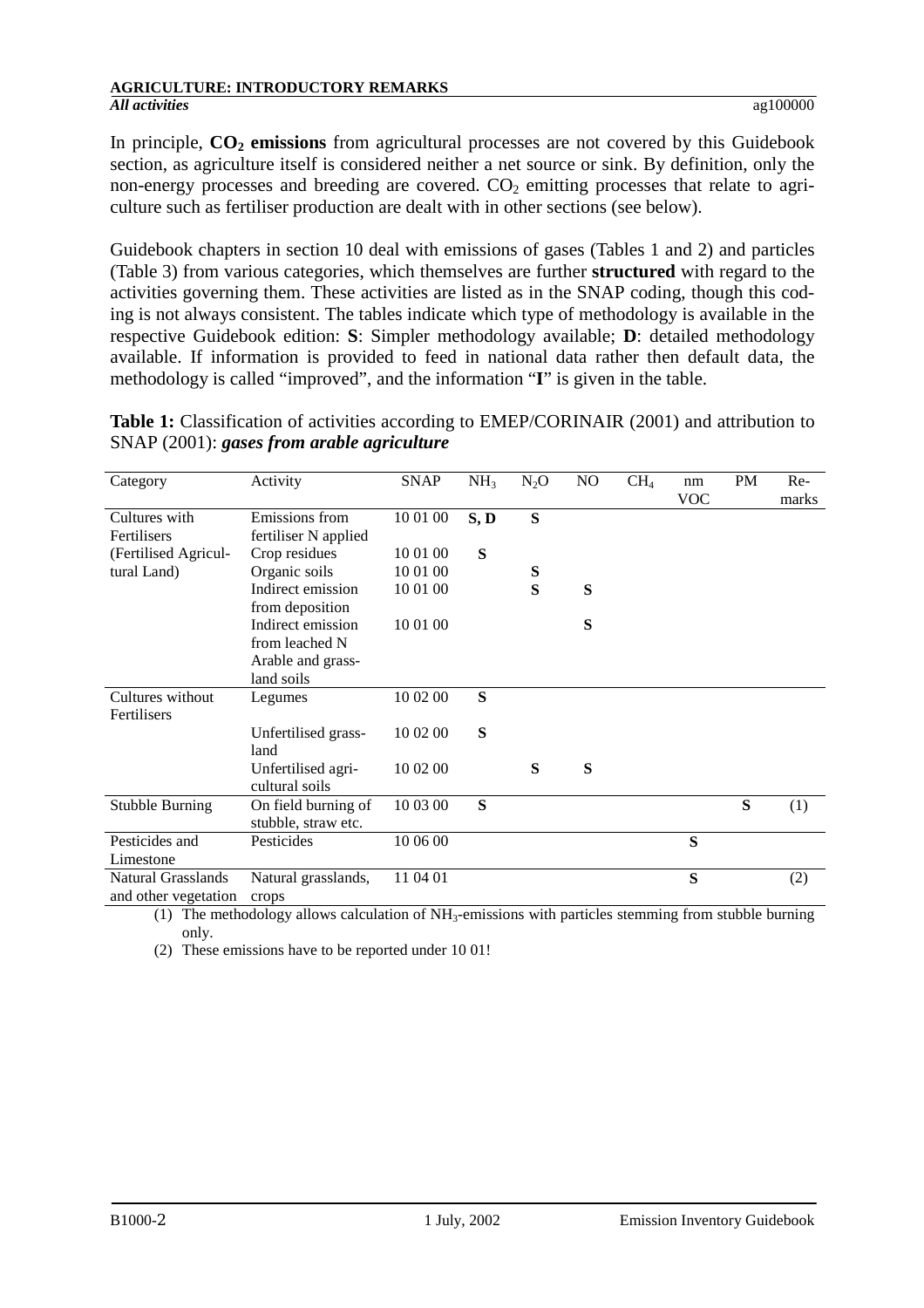| Category          | Activity          | <b>SNAP</b> | NH <sub>3</sub> | $N_2O$    | NO | CH <sub>4</sub> | nm<br>VOC | <b>PM</b> | Re-          |
|-------------------|-------------------|-------------|-----------------|-----------|----|-----------------|-----------|-----------|--------------|
| Methane emissions | Dairy cows        | 10 04 01    |                 |           |    | ${\bf S}$       |           |           | marks<br>(1) |
| from animal hus-  | Other cattle      | 10 04 02    |                 |           |    | ${\bf S}$       |           |           |              |
| bandry (Enteric   | Sheep and goats   | 10 04 03    |                 |           |    |                 |           |           |              |
| fermentation)     | Fattening pigs    | 10 04 04    |                 |           |    |                 |           |           |              |
|                   | Horses            | 10 04 05    |                 |           |    |                 |           |           |              |
|                   | Sows              | 10 04 04    |                 |           |    |                 |           |           |              |
|                   | Sheep             | 10 04 05    |                 |           |    | ${\bf S}$       |           |           |              |
|                   | Mules and asses   | 10 04 06    |                 |           |    | $\mathbf S$     |           |           |              |
|                   | Goats             | 10 04 07    |                 |           |    |                 |           |           |              |
|                   | Laying hens       | 10 04 08    |                 |           |    |                 |           |           |              |
|                   | <b>Broilers</b>   | 10 04 09    |                 |           |    |                 |           |           |              |
|                   | Other poultry     | 10 04 10    |                 |           |    |                 |           |           |              |
|                   | Fur animals       | 10 04 11    |                 |           |    |                 |           |           |              |
|                   | Sows              | 10 04 12    |                 |           |    |                 |           |           |              |
|                   | Camels            | 10 04 13    |                 |           |    |                 |           |           |              |
|                   | <b>Buffalo</b>    | 10 04 14    |                 |           |    |                 |           |           |              |
|                   | Any other animals | 10 04 15    |                 |           |    |                 |           |           |              |
| Manure manage-    | Dairy cows        | 10 05 01    |                 |           |    |                 | ${\bf S}$ |           | (2)          |
| ment Regarding    | Other cattle      | 10 05 02    |                 |           |    |                 | ${\bf S}$ |           |              |
| Organic Compounds | Fattening pigs    | 10 05 03    |                 |           |    |                 | ${\bf S}$ |           |              |
|                   | Sows              | 10 05 04    |                 |           |    |                 | ${\bf S}$ |           |              |
|                   | Sheep             | 10 05 05    |                 |           |    |                 | ${\bf S}$ |           |              |
|                   | Horses            | 10 05 06    |                 |           |    |                 | ${\bf S}$ |           |              |
|                   | Laying hens       | 10 05 07    |                 |           |    |                 | ${\bf S}$ |           |              |
|                   | <b>Broilers</b>   | 10 05 08    |                 |           |    |                 | ${\bf S}$ |           |              |
|                   | Other poultry     | 10 05 09    |                 |           |    |                 | ${\bf S}$ |           |              |
|                   | Fur animals       | 10 05 10    |                 |           |    |                 | S         |           |              |
|                   | Goats             | 10 05 11    |                 |           |    |                 |           |           |              |
|                   | Mules and asses   | 10 05 12    |                 |           |    |                 |           |           |              |
|                   | Camels            | 10 05 13    |                 |           |    |                 |           |           |              |
|                   | <b>Buffalo</b>    | 10 05 14    |                 |           |    |                 |           |           |              |
|                   | Any other animals | 10 05 11    |                 |           |    |                 | ${\bf S}$ |           |              |
| Manure manage-    | Dairy cows        | 10 09 01    | S, D            | S         |    |                 |           |           |              |
| ment Regarding    | Other cattle      | 10 09 02    | S, D            | ${\bf S}$ |    |                 |           |           |              |
| Nitrogen Com-     | Fattening pigs    | 10 09 03    | S, D            | ${\bf S}$ |    |                 |           |           |              |
| pounds $(3)$      | Sows              | 10 09 04    | S, D            | S         |    |                 |           |           |              |
|                   | Sheep             | 10 09 05    | S, D            | S         |    |                 |           |           |              |
|                   | Horses            | 10 09 06    | S, D            | ${\bf S}$ |    |                 |           |           |              |
|                   | Laying hens       | 10 09 07    | S               | ${\bf S}$ |    |                 |           |           |              |
|                   | <b>Broilers</b>   | 10 09 08    | S, D            | ${\bf S}$ |    |                 |           |           |              |
|                   | Other poultry     | 10 09 09    | S, D            | S         |    |                 |           |           |              |
|                   | Fur animals       | 10 09 10    | ${\bf S}$       |           |    |                 |           |           |              |
|                   | Goats             | 10 09 11    |                 |           |    |                 |           |           |              |
|                   | Mules and asses   | 10 09 12    |                 |           |    |                 |           |           |              |
|                   | Camels            | 10 09 13    | S               |           |    |                 |           |           |              |
|                   | <b>Buffalo</b>    | 10 09 14    | S               |           |    |                 |           |           |              |
|                   | Any other animals | 10 09 15    |                 |           |    |                 |           |           |              |

**Table 2:** Classification of activities according to EMEP/CORINAIR (2001) and attribution to SNAP 97 (2001): *gases from animal agriculture*

(1) Methane emissions include both emissions from enteric fermentation and from manure management.

(2) Organic compounds comprise all organic compounds except CH4, i.e. nmVOC.

(3) 10 09 SNAP has been reallocated in 2002, in line to changes to NFR. It now mirrors the 10 05 ordering.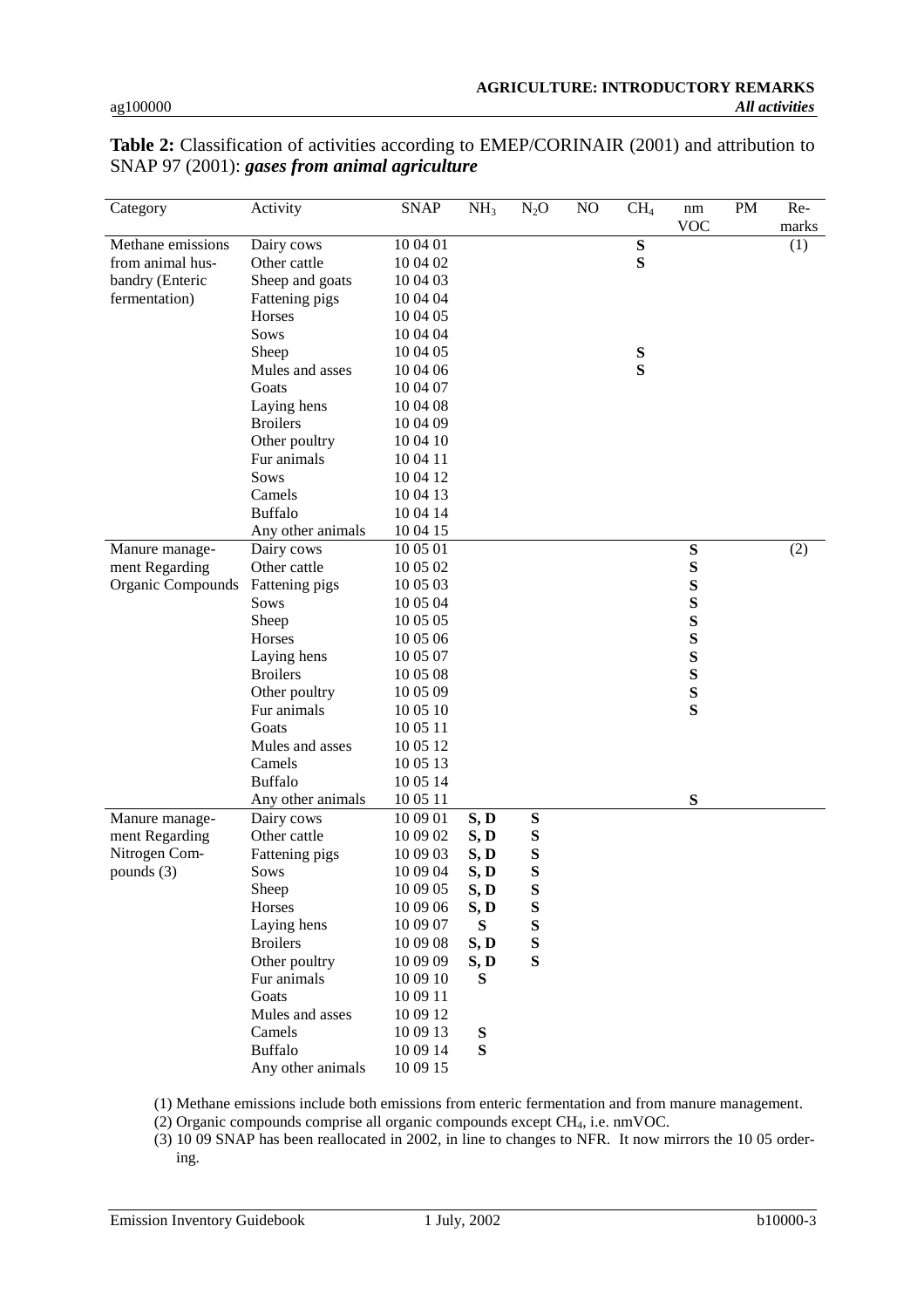**Table 3:** Classification of activities according to EMEP/CORINAIR (2001) and attribution to a preliminary SNAP code: *particulate matter (primary particles) from agriculture and their constituents*

| Category           | Activity                      | <b>SNAP</b> | <b>PM</b> | Const. Const. | <br>$\cdots$ | $\cdots$ | Re-   |
|--------------------|-------------------------------|-------------|-----------|---------------|--------------|----------|-------|
|                    |                               |             | (mass)    |               |              |          | marks |
| Particulate matter | Housed livestock              | 10 10 00    |           |               |              |          |       |
|                    | Free range livestock 10 10 10 |             |           |               |              |          |       |
|                    | Feed management               | 10 10 20    |           |               |              |          |       |
|                    | on farm                       |             |           |               |              |          |       |
|                    | Plant production              | 10 10 30    |           |               |              |          |       |

# **3 DETAILS – AGRICULTURAL EMISSIONS TO BE REPORTED IN GROUP 10**

# **3.1 Subgroups 10 01 (cultures with fertilisers) and 10 02 (cultures without fertilisers)**

Subgroups 10.01 and 10.02 are to be assigned all emissions (except those of  $CO<sub>2</sub>$ ) originating from the agricultural plants themselves or from their supporting soils.

As far as emissions from  $NO_x$ ,  $N_2O$  and  $NH_3$  are concerned, the basic difference between subgroups 10.01 and 10.02 is that for the latter only unintentional fertilisation is taken into account whilst for subgroup 10.01 both intentional as well as unintentional fertilisation are considered, each of these two categories being specified as follows:

Intentional fertilisation comprises:

- synthetic (mineral) fertiliser;
- natural inorganic fertiliser;
- organic manure (farmyard manure):
- compost (either from municipal solid waste or sewage sludge).

Note that NH<sub>3</sub> emissions from the plant/soil system which take place during and after spreading, are covered by chapter 10 90.

Unintentional fertilisation means:

- biological nitrogen fixation;
- manure excreted by grazing animals;
- N input with atmospheric deposition resulting from  $NO<sub>x</sub>$  and  $NH<sub>3</sub>$  emissions from agricultural plants and soil; and
- crop residue application (this last category is defined to be unintentional for ease of emission estimation).

Note that indirect  $N_2O$  emissions due to N leaching/run-off from (intentional) fertilisation are calculated and reported under unintentional emissions in 10 02.

CH4 emission generating activities are associated only with rice fields and described under codes 10 01 03 and 10 02 03.

CH4 consumption (oxidation by methanotrophic soil micro-organisms) is not considered yet.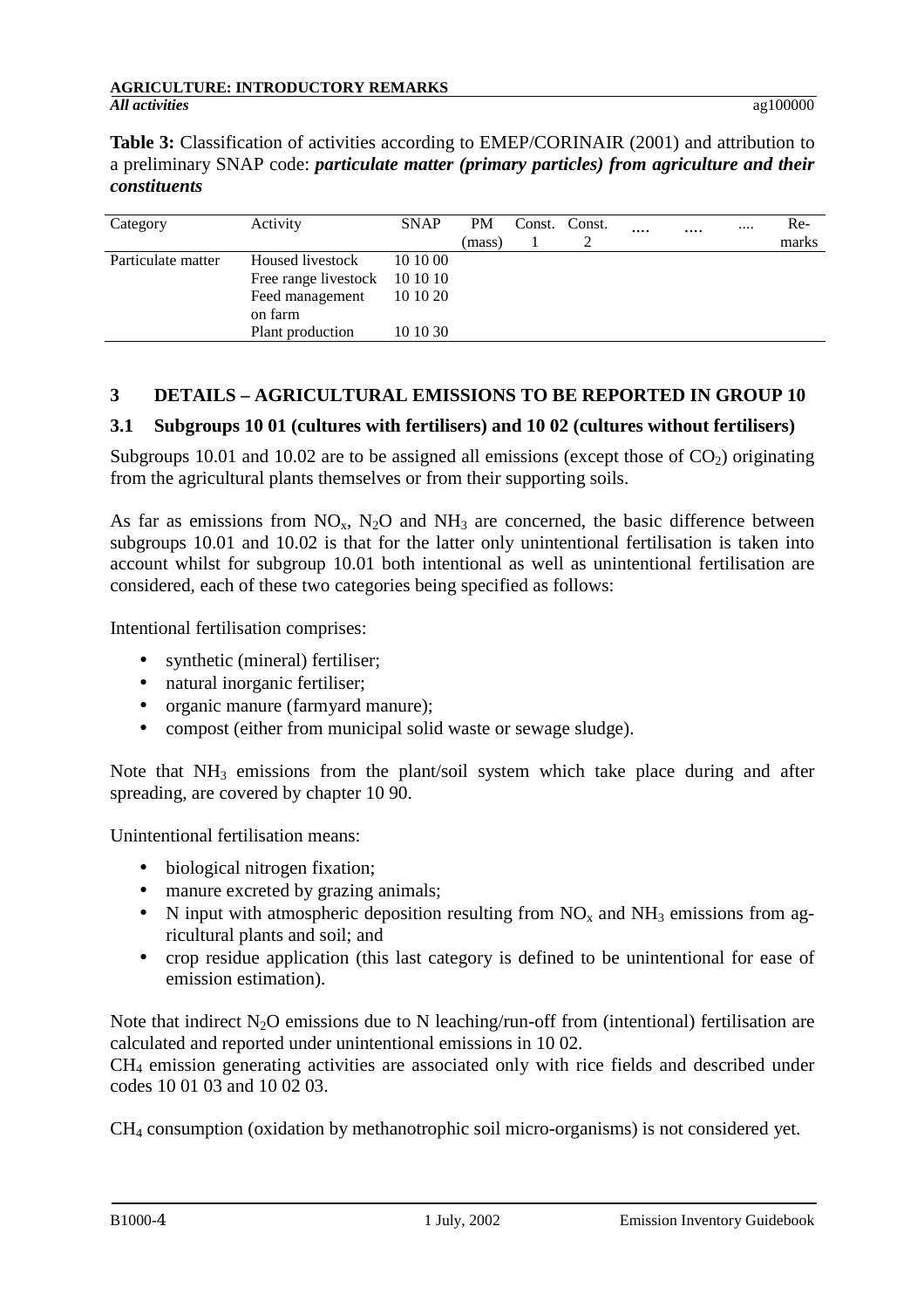nmVOC emissions occur both in fertilised and unfertilised systems. In this Guidebook the algorithms the estimate them are given in chapter 11 04 (other sources and sinks) together with emissions from natural vegetation. However, they have to be reported under Cultures with fertilisers (10 01).

# **3.2 Subgroup 10 03 (on field burning of stubble, straw,...)**

As suggested above this subgroup is proposed to cover all emissions originated from burning of agricultural vegetation-wastes, excluding those of agricultural non-vegetation wastes and also of wood wastes.

The methodology proposed in the IPCC Guidelines gives guidance for estimation emissions of  $NO<sub>x</sub>$ , CH<sub>4</sub>, CO and  $N<sub>2</sub>O$  (and of CO<sub>2</sub> from C burnt). Nevertheless, emissions estimates could additionally be obtained for  $SO_2$ , nmVOC, and  $NH<sub>3</sub>$  using the methodology described in chapter 11 03 (forest fires) as the emissions factors for the latter three gases are there related to the mass of C burnt, per unit of residue mass burnt. The implied assumption in this methodological extension is that burning of agricultural wastes could be treated similarly to forest fires, at least for CH<sub>4</sub>, CO and  $N_2O$ .

# **3.3 Subgroups 10 04 (Enteric fermentation) and 10 05 (Manure management regarding organic compounds)**

In contradiction to the title of the chapter,  $CH<sub>4</sub>$  emissions both from enteric fermentation and from manure management are dealt with in this chapter. At present, only simpler methodologies are applied.

# **3.4 Subgroup 10 06 (Use of pesticides and limestone)**

At present, a simpler methodology is given for the assessment of emissions from the application of pesticides only.

# **3.5 Subgroup 10 09 (Manure management regarding nitrogen compounds)**

The subgroup deals with emissions of all gaseous nitrogen species  $(NH_3, N_2O, NO)$  from animal husbandry as a whole.

For NH3, the calculation procedures given in this chapter include emissions from grazing animals, which have to be reported under 10 01 (Cultures with fertiliser). Note that grazing of "hill sheep" would have to be reported under 10 02 (Cultures without fertiliser), but (at present) the emission factor is zero.  $NH_3$  emissions from manure and slurry applied to soil and plant canopies are to be reported under 10 09, whereas emissions of  $N_2O$  and NO from the same (physical) sources have to be reported under 10 01 (Cultures with fertilisers).

# **3.6 Subgroup 10 10 (Emissions of primary particles PM10) <sup>1</sup>**

Agricultural sources may emit particles directly. Both their size (particle diameter and shape) and the composition (element and species composition, active biological material such as bacteria) are interesting properties. In a first step, the chapter under preparation will deal with

 $\overline{a}$ 

<sup>&</sup>lt;sup>1</sup> The proposed SNAP 10 10 is new, created in 2001/02 in order to accommodate the need for reporting (under NFR) PM emissions from agricultural activities not yet covered by the existing SNAP definitions.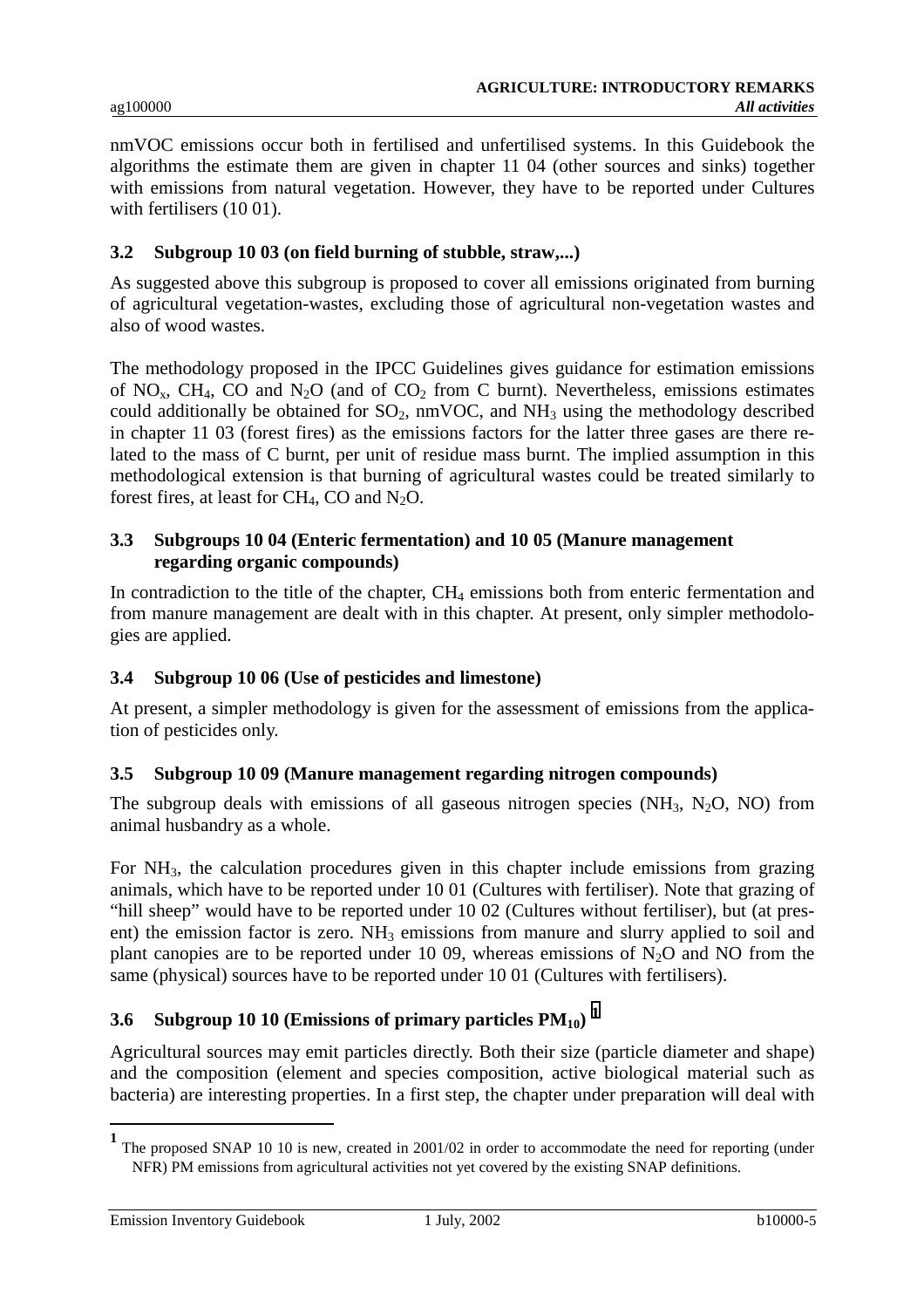#### **AGRICULTURE: INTRODUCTORY REMARKS** *All activities* ag100000

physical properties and classify particles accordingly (total suspended matter, TSP; particulate matter with an aerodynamic diameter  $< 10 \text{ µm}$ . PM<sub>10</sub>; particulate matter with an aerodynamic diameter < 2.5  $\mu$ m, PM<sub>2.5</sub>).

# **4 AGRICULTURAL ACTIVITIES NOT TO BE REPORTED IN GROUP 10**

Sector specific emissions from agriculture or related to agriculture include sources which are not listed under chapter 10. These are covered in the Guidebook sections 02, 08 and 09.

# **4.1 Non-industrial combustion plants**

A subgroup is reserved for all stationary combustion sources in the agriculture, forestry and aquaculture:

| 02 03    | Plants in agriculture, forestry and aquaculture |
|----------|-------------------------------------------------|
| 02 03 01 | Combustion plants $\ge$ 50 MW (boilers)         |
| 02 03 02 | Combustion plants $<$ 50 MW (boilers)           |
| 02 03 03 | Stationary gas turbines                         |
| 02 03 04 | Stationary engines                              |
| 02 03 05 | Other stationary equipment                      |

# **4.2 Non-industrial combustion plants**

The internal combustion engines used in agriculture will be dealt with in a special subgroup.

| 08 06    | <b>Agriculture</b>                                 |
|----------|----------------------------------------------------|
| 08 06 01 | 2-wheel tractors                                   |
| 08 06 02 | Agricultural tractors                              |
| 08 06 03 | Harvesters / combines                              |
| 08 06 04 | Others (sprayer, manure distributors, agricultural |
|          | mowers, balers, tillers, swatchers)                |

At present, methods are given in chapter 08 10 00.

# **4.3 Non-industrial combustion plants**

Though the title of section 09 is misleading, open burning of (organic) agricultural wastes with the exception of those items covered by 10 03 is dealt with in subgroup 09 07. A (very) simple methodology is given, which includes:

- Crop residues (cereals, crops, peas, beans, soy, sugar beet, oil seed rape etc.);
- Wood:
- Leaves:
- Animal carcasses (unless they are incinerated under controlled conditions, see Chapter 09 09 02);
- Plastics:
- Poultry and animal excreta (unless they are burnt under controlled conditions);
- Vegetation wastes except stubble, straw (covered within subgroup 10.03).